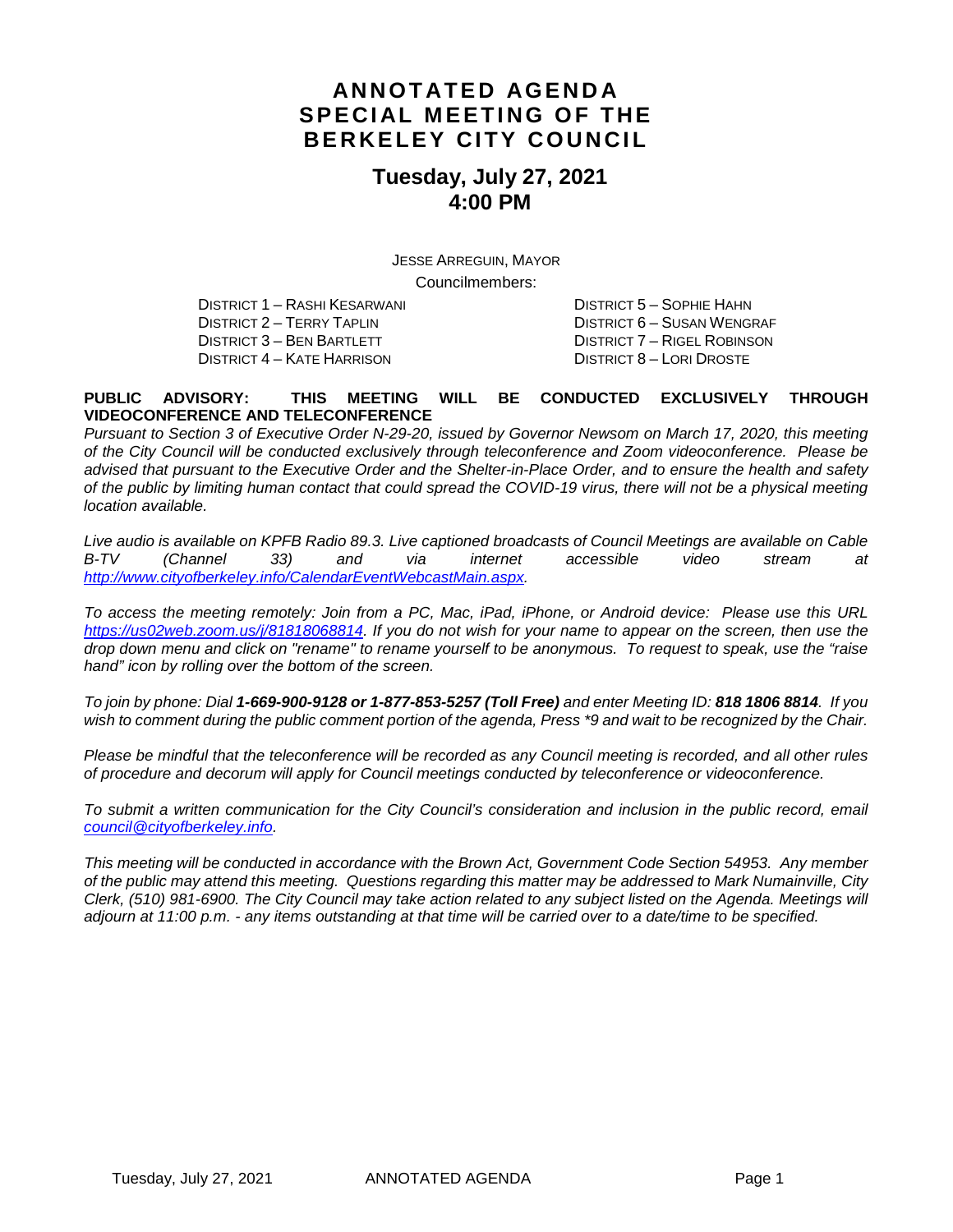### **Preliminary Matters**

**Roll Call:** 4:03 p.m.

**Present:** Kesarwani, Harrison, Hahn, Wengraf, Robinson, Arreguin

**Absent:** Taplin, Bartlett, Droste

Councilmember Bartlett present at 4:06 p.m.

Councilmember Taplin present at 4:15 p.m.

### **Action Calendar – Public Hearings**

**1. ZAB Appeal: 770 Page Street, Use Permit #ZP2020-0051 From: City Manager**

> **Recommendation:** Conduct a public hearing, and, upon conclusion, adopt a Resolution affirming the Zoning Adjustments Board (ZAB) decision to approve Use Permit #ZP2020-0051 to demolish an existing single-family dwelling unit and construct four detached, three-story, approximately 1,500-square-foot dwelling units on a 5,532-square-foot lot in the Mixed Use-Residential Zoning District (MU-R), and dismiss the appeal.

#### **Financial Implications:** None

Contact: Jordan Klein, Planning and Development, (510) 981-7400

**Public Testimony:** The Mayor opened the public hearing. 3 speakers. M/S/C (Arreguin/Kesarwani) to close the public hearing. **Vote:** Ayes – Kesarwani, Taplin, Bartlett, Harrison, Hahn, Wengraf, Robinson, Arreguin; Noes – None; Abstain – None; Absent – Droste.

**Action:** M/S/C (Arreguin/Kesarwani) to adopt Resolution No. 69,970–N.S. **Vote:** Ayes – Kesarwani, Taplin, Bartlett, Harrison, Wengraf, Robinson, Arreguin; Noes – None; Abstain – Hahn; Absent – Droste.

### **Adjournment**

**Action:** M/S/C (Arreguin/Robinson) to adjourn the meeting. **Vote:** Ayes – Kesarwani, Taplin, Bartlett, Harrison, Hahn, Wengraf, Robinson, Arreguin; Noes – None; Abstain – None; Absent – Droste.

Adjourned at 4:52 p.m.

### **Communications**

#### **Item #1: ZAB Appeal: 770 Page Street, Use Permit #ZP2020-0051**

- 1. Matthew Wadlund, on behalf of Wadlund+ Design Studio
- 2. Jessica Taylor, on behalf of Greenfire Law